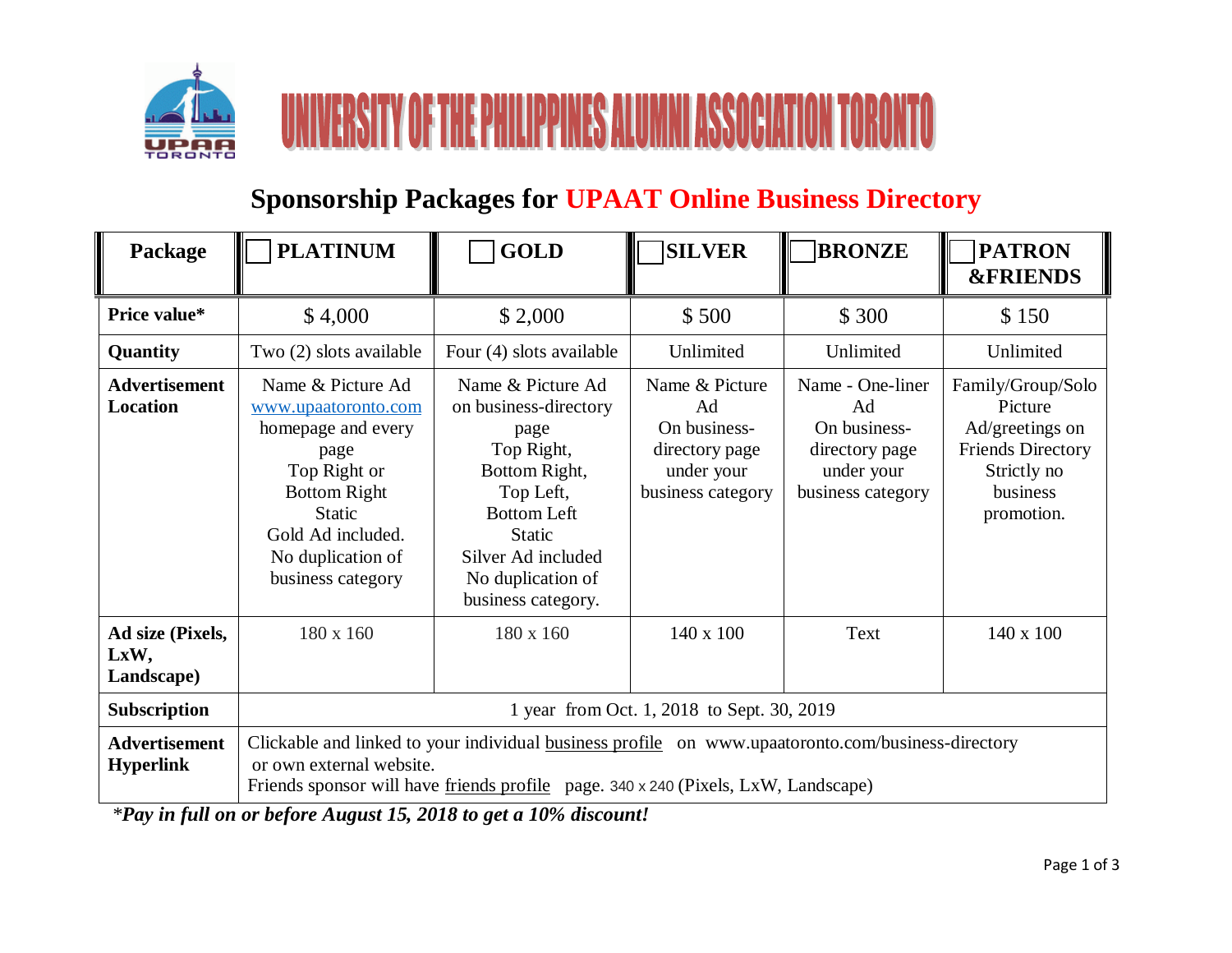| <b>Sponsorship Package:</b>   | By agreeing to this sponsorship package, the sponsor agrees to be bound by the terms and conditions<br>provided herein. The sponsor will have his/her profile advertised in the UPAAT Online Business and<br>Friends directory based on the category selected by the sponsor (whether Business or Friends package).<br>The sponsor further consents to UPAAT using, sharing, and disclosing the information and details<br>provided by the sponsor below for purposes of the online directory, and understands that other parties<br>may contact the sponsor regarding its products, services, and opportunities through such information. |
|-------------------------------|--------------------------------------------------------------------------------------------------------------------------------------------------------------------------------------------------------------------------------------------------------------------------------------------------------------------------------------------------------------------------------------------------------------------------------------------------------------------------------------------------------------------------------------------------------------------------------------------------------------------------------------------|
| <b>Business Profile:</b>      | Contains your (a) Business name, (b) Contact information, (c) Details of products/services offered, and<br>(d) Link to your own website. This business profile is easily shareable through any social media<br>platforms. This should be submitted in any text file format, maximum 1,000 characters.                                                                                                                                                                                                                                                                                                                                      |
| <b>Friends Profile:</b>       | Contains photo and greetings in text format, maximum 500 characters.                                                                                                                                                                                                                                                                                                                                                                                                                                                                                                                                                                       |
| <b>Advertisement Artwork:</b> | Ads should be supplied by advertisers in high resolution PDF or JPEG digital file formats, per<br>dimension in package selected. Email artwork to: upaatbusinessdirect@gmail.com                                                                                                                                                                                                                                                                                                                                                                                                                                                           |
| <b>Terms of Payment:</b>      | Payments must be made in full via cheque and should be made payable to UPAA Toronto.<br>Please mail cheque to: c/o Alice Herrera, President UPAAT at 28 Shoalhaven Drive Toronto, ON<br><b>M1C 5G6</b><br>Ads received and fully paid on or before Aug 15, 2018 will be uploaded by the Directory launch date of<br>Oct. 1, 2018.<br>Ads received and fully paid after Aug 16, 2018 will be uploaded by the 1st of the month following the<br>payment date starting Nov. 1, 2018.                                                                                                                                                          |
| Disclaimer:                   | UPAAT reserves the right to amend the terms of service for any valid reason the UPAAT Council<br>deems fit. If the sponsor is not satisfied with the service for any reason, full refund is given if UPAAT<br>is notified not later than Sept 15, 2018. Proportionate refund can be given for every month that passes.<br>The UPAA Toronto limits its liability to a refund of the deposit/ payment made by sponsor.                                                                                                                                                                                                                       |